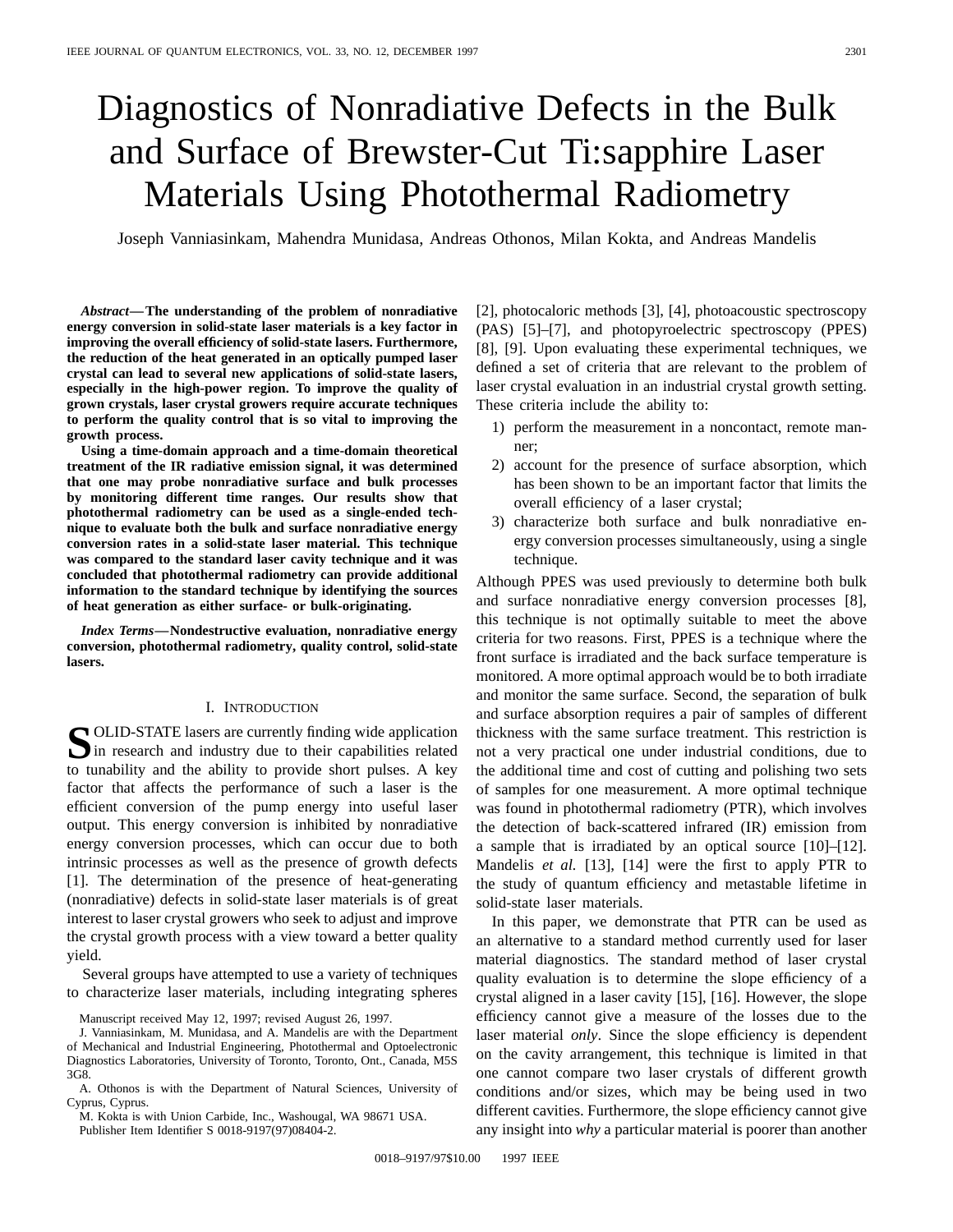one. While these techniques may provide adequate information for some applications, they are unable to provide laser crystal growers with enough information about the grown crystals. A key requirement for the improvement in crystal growth processes and the growth of better quality laser materials is the development of a technique such as PTR so it can give the crystal grower useful information about both the sources of nonradiative energy conversion and their relative contributions to the overall losses in a crystal.

# II. THEORETICAL BACKGROUND

As discussed in more detail elsewhere [17], [18], the PTR technique has the ability to monitor nonradiative processes occurring in the bulk and surface simultaneously. By detecting the IR emission from a laser material at very short times after pulse cutoff, one can characterize the laser material surface. By detecting the IR emission at very long times after pulse cutoff, one obtains information about the bulk nonradiative energy conversion. Since this approach calls for time-domain detection, a theoretical model of the timedependent IR emission from a crystal in response to a laser pulse was developed. The details of this treatment are given elsewhere [17], [18]. However, the final expressions for the early-time and late-time IR emission are shown below. These expressions are then used to curve-fit the experimental data obtained using PTR, following which the bulk and surface energy generation rates (as defined below) are obtained.

## *A. Early-Time Model*

and

In the derivation of this model, a four-level laser system with the  $2 \rightarrow 1$  level transition being the laser transition is assumed.  $\tau$  denotes the lifetime of the upper laser level 2 whereas  $\tau_{21}$  represents the lifetime of the laser transition. We can then write the equation governing early-time IR radiation emission from a laser crystal as [17]

$$
S(t; \lambda_{\text{vis}}) = \phi_1 \tau (e^{\tau_{\text{p}}/\tau_{21}} - e^{-W_{\text{po}}\tau_{\text{p}}}) e^{-t/\tau_{21}} + \phi_2 \left[ Y \left( \sqrt{\frac{t}{\tau_{\text{IR}}}} \right) - Y \left( \sqrt{\frac{t - \tau_{\text{p}}}{\tau_{\text{IR}}}} \right) + \frac{2}{\sqrt{\pi \tau_{\text{IR}}}} \left( \sqrt{t} - \sqrt{t - \tau_{\text{p}}} \right) \right].
$$
 (1)

The first term of the above equation represents the direct IR emission by stationary excited  $Ti^{3+}$  ions in the crystal. This term has a similar functional form as the luminescence transient. The second term represents the IR radiation emission due to nonradiative processes occurring at the surface.  $\tau_{IR}$  is a characteristic time based on the IR absorption coefficient of the sample and the thermal diffusivity  $\alpha$  of the sample.  $Y(x) \equiv \exp(x^2)$  erfc  $(x)$ ,  $W_{\text{po}}$  is the pumping rate, and  $\tau_{\text{p}}$ is the input optical excitation pulse duration. The two fitting parameters are

$$
\phi_1 = (1 - \Gamma_s) B(T_{\infty}, \lambda_{\text{vis}}) W_{\text{po}} N_{\text{T}}
$$
 (2)

$$
\phi_2 = \frac{2A(T_{\infty}, \lambda_{\text{vis}})I_o \Gamma_S \alpha \tau_{\text{IR}}}{\pi k}.
$$
\n(3)

In the above equations,  $A$  and  $B$  are independent of time but depend on temperature and on the spectral range of the detector.  $\Gamma_{\rm S}$  is the important surface absorptance parameter that we seek to find by fitting these equations to the experimental data, k is the thermal conductivity, and  $\lambda_{vis}$  is the wavelength of the excitation pulse. The curve-fitting process for the early time data results in the determination of the two fitting parameters  $\phi_1$  and  $\phi_2$  for a given crystal. In the expressions for  $\phi_1$  and  $\phi_2$ , the only quantity that varies from crystal to crystal is the surface absorptance,  $\Gamma_{\rm s}$ . The other quantities such as k (thermal conductivity),  $\alpha$  (thermal diffusivity),  $W_{\text{po}}$  (pumping rate),  $N_T$  (total population),  $I_o$  (optical intensity) can be assumed constant from sample to sample, given identical input pumping conditions. Also,  $A$  and  $B$  are constant from sample to sample, since these two parameters are multiplying constants that depend only on ambient temperature and the spectral range of the detector.

For a given crystal sample, the curve-fitting routine returns values of  $\phi_1$  and  $\phi_2$ . For a given crystal sample *i*, we can rewrite (2) and (3) as  $\phi_1^{(i)} = K_1(1 - \Gamma_s^i)$  and  $\phi_2^{(i)} = K_2 \Gamma_s^i$ , where  $K_1$  and  $K_2$  are the same for any crystal sample. If two crystals are evaluated, four equations with four unknowns  $[K_1, K_2, \Gamma_s(Crystal 1), \Gamma_s(Crystal 2)]$  can be written and then solved for the surface absorptance  $\Gamma_{\rm s}$  of the two crystals. Finally, we define the surface nonradiative energy generation rate  $Q_s$ :

$$
Q_{\rm s} = I_{\rm o} \Gamma_{\rm s} \,[\text{W/m}^2].\tag{4}
$$

In what follows, the surfaces of different crystals will be characterized by the  $Q_s$  parameter, having first found  $\Gamma_s$  from the results of the curve fitting to experimental data.

#### *B. Late-Time Model*

In developing this model [18], it was assumed that the modulated IR radiation emission is proportional to the modulated temperature at the surface of the crystal  $\theta(r, z, t)$  where  $r, z$  are the radial and depth coordinates and t represents time. The model predicts that at very long times after pulse cutoff the contribution of surface nonradiative processes to the temperature at the surface (denoted below by  $\theta_s$ ) is negligible compared to the contribution of bulk nonradiative processes. Thus, the equation governing late-time IR radiation emission from a laser crystal may be written as [18] as (5), shown at the bottom of the next page, where  $R$  is the laser beam spot-size and the function  $f(t_o)$  is defined for times  $t \geq \tau_p$  as

$$
(e^{\tau_{\rm p}/\tau_{21}} - e^{-W_{\rm po}\tau_{\rm p}})e^{-t_o/\tau_{21}} \cdot [1 - 2W_{\rm po}\tau (1 - e^{-\tau_{\rm p}/\tau})e^{-(t_o - \tau_{\rm p})/\tau_{21}}].
$$
 (6)

The fitting function  $\phi_3$  is given by

$$
\phi_3 = \frac{2(1 - \Gamma_s)\sqrt{\alpha}P_o\beta_{30}(E_{30}^{\text{NR}}/E_{30})}{\pi k(1 + W_{\text{po}}\tau_{21})}.
$$
 (7)

The curve-fitting procedure for the late time data results in the determination of the fitting parameter  $\phi_3$  for a given crystal.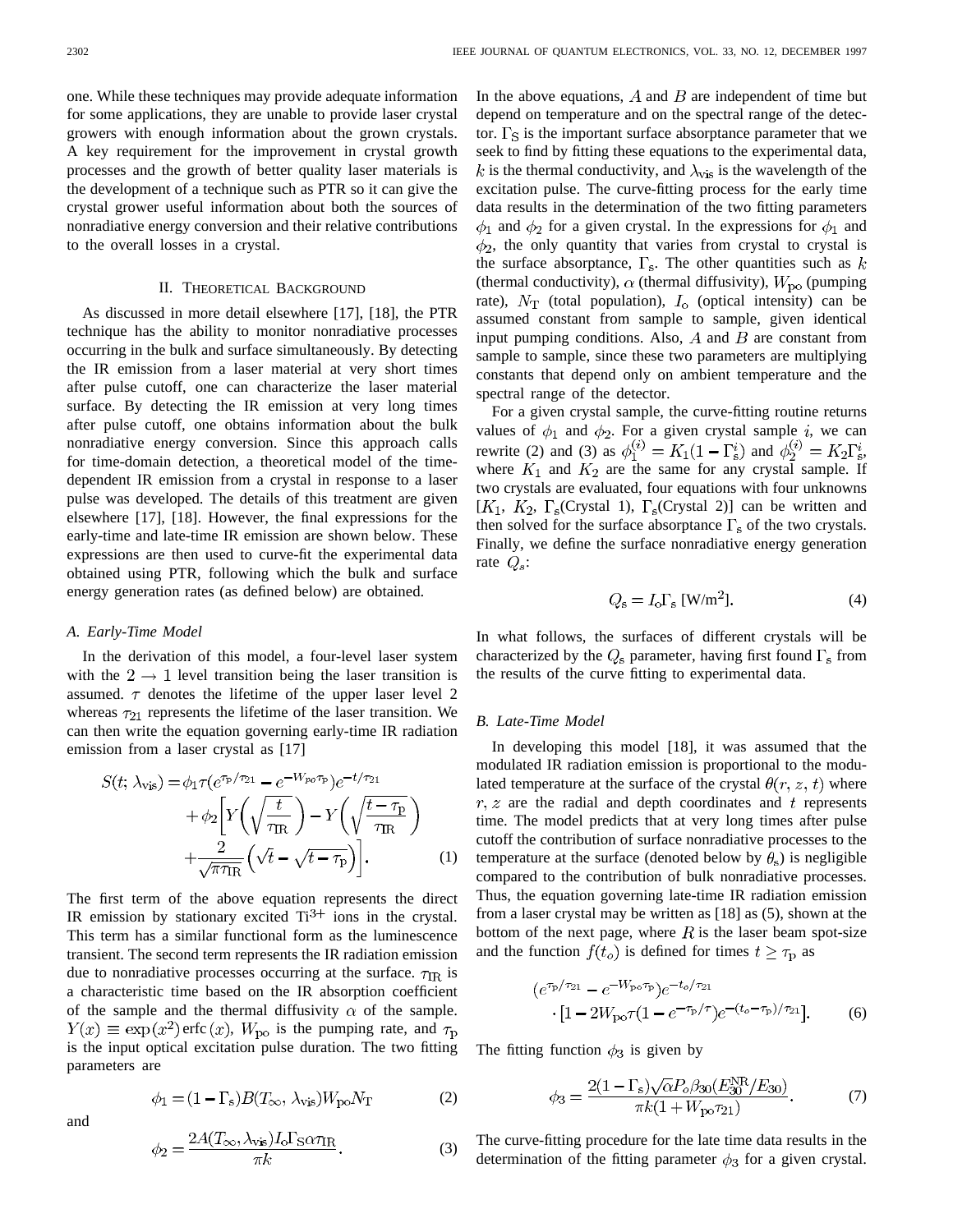

Fig. 1. CW Ti:sapphire four-mirror laser resonator.

In the expression for  $\phi_3$ , the quantities  $\alpha$  (thermal diffusivity),  $k$  (thermal conductivity), and  $W_{\text{po}}$  (pumping rate) are constant from crystal to crystal of the same material and have known numerical values [9]. The quantities that vary from crystal to crystal are the input power  $P_{\rm o}$ , the surface absorptance  $\Gamma_{\rm s}$ , the optical absorption coefficient at the pump wavelength  $\beta_{30}$ , the nonradiative energy released during a transition from the upper level to the ground state  $E_{30}^{NR}$ , and the metastable state lifetime  $\tau_{21}$ . The surface absorptance and the metastable state lifetime of a given crystal can be found by conducting early-time PTR experiments and luminescence measurements, respectively.  $\tau_h$ and  $\tau_{\beta}$  are characteristic thermal and photothermal transfer times, respectively, whose values for Ti: sapphire are known to be much larger than the time scales under which the experiment is performed [18]. Substituting the known values of  $P_{\rm o}$ ,  $\tau_{21}$ ,  $\Gamma_{\rm s}$ ,  $\alpha$ ,  $k$ ,  $W_{\rm po}$ , and the fitting parameter  $\phi_3$  returned by the curve-fitting routine into (7), we obtain a numerical value for the parameter  $\beta_{30}(E_{30}^{\text{NR}}/E_{30})$ . Finally, the bulk nonradiative energy generation rate  $Q<sub>b</sub>$  is defined as

$$
Q_{\rm b} = I_0 \beta_{30} (E_{30}^{\rm NR}/E_{30}) \,\text{[W/m}^3\text{]}.
$$
 (8)

In this paper, the nonradiative bulk properties of different crystals were characterized by the  $Q<sub>b</sub>$  parameter, by first finding  $\beta_{30}(E_{30}^{\text{NR}}/E_{30})$  from the results of the curve fitting to experimental data.

# III. EXPERIMENTAL APPROACHES TO NONRADIATIVE DEFECT CHARACTERIZATION

## *A. Laser Cavity Method*

A four-mirror folded cavity Ti:sapphire laser resonator was designed and built to evaluate the laser output performance of Ti:sapphire crystals. Fig. 1 shows the layout of this laser cavity. An argon ion laser operating multiline (488–514 nm) was used as the pump source. Longitudinal (end) pumping was used to produce a region of uniform gain in the crystal.

This method of pumping is very efficient for solid-state laser media because the pump beam and the lasing cavity mode are collinear over the entire length of the crystal [19]. Due to the low absorption of Ti:sapphire, it is necessary to provide a high pumping intensity into the Ti:sapphire medium. Such pumping

$$
\theta(0,0,t) = \theta_{\rm s}(0,0,t)
$$
\n
$$
+ \phi_3 \left\{ \int_0^t \frac{f(t_o) Y \left[ \frac{\sqrt{(t-t_o)}}{\tau_h} \right] dt_o}{\left[1 - \sqrt{\tau_h/\tau_\beta(t_o)} \right] \left[8\alpha(t-t_o) + R^2\right]} - \sqrt{\tau_h} \int_0^t \frac{f(t_o) Y \left[ \frac{\sqrt{(t-t_o)}}{\tau_\beta(t_o)} \right] dt_o}{\left[\sqrt{\tau_\beta(t_o)} - \sqrt{\tau_h} \right] \left[8\alpha(t-t_o) + R^2\right]} \right\} \tag{5}
$$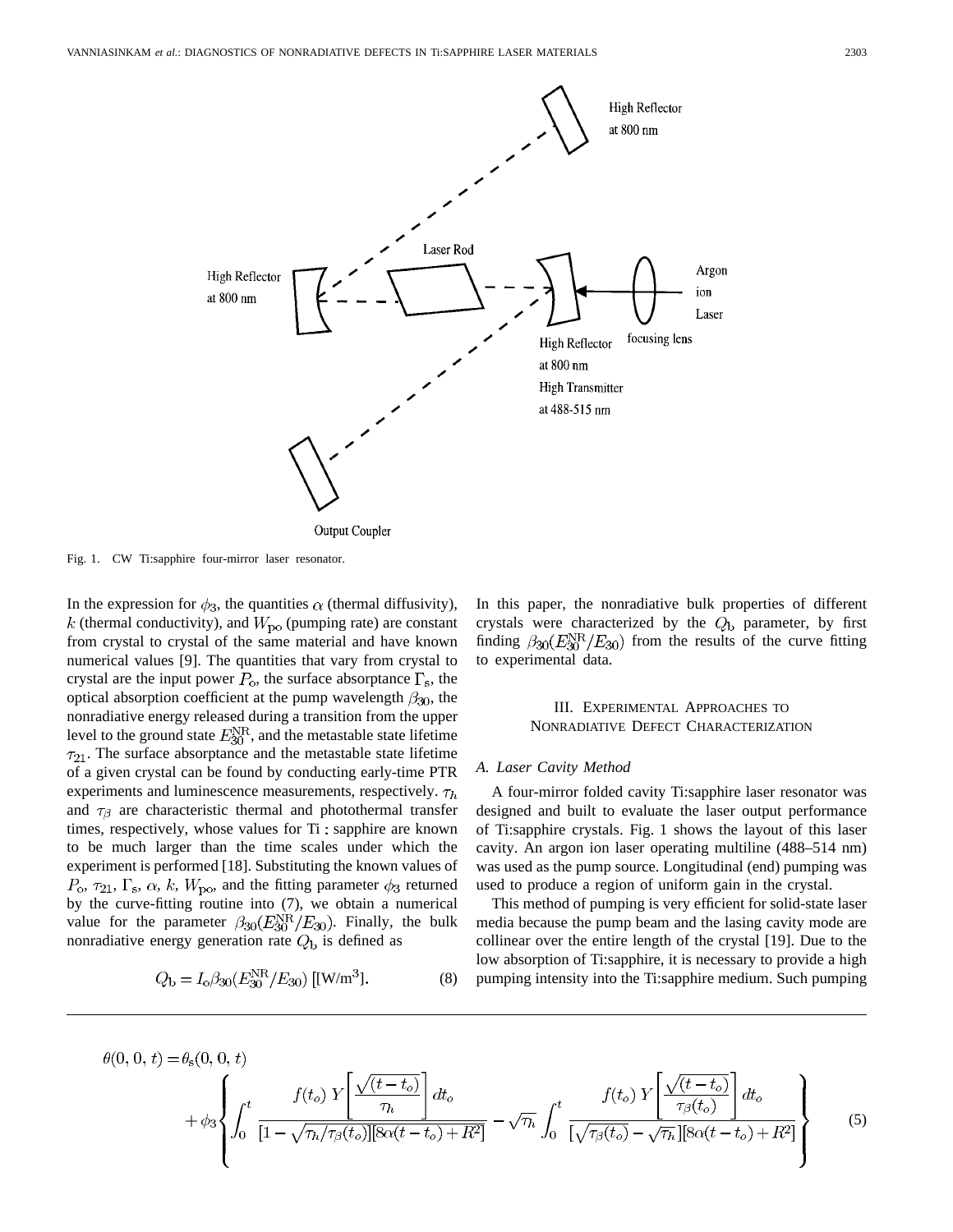

Fig. 2. Experimental layout of a photothermal radiometric detection system.

intensities can be achieved by tightly focusing the pump beam into the gain medium with the use of a pair of curved folding mirrors (radius of curvature  $= 10$  cm). The Brewster-cut laser rod introduces a significant amount of astigmatic distortion to the beam, which can severely affect the beam quality of the laser. To compensate for this astigmatism, the two curved folding mirrors used to concentrate the beam into the laser gain medium are tilted off-axis by an appropriate amount [16]. The amount by which the mirrors are tilted depends on the length of the gain medium. The resonator is completed with a flat 10% transmission output coupler and high-reflecting flat mirror.

## *B. Photothermal Radiometry Method*

The arrangement of the photothermal radiometry experiment is shown in Fig. 2. The CW output from an argon ion laser is modulated at the required pulse repetition rate and duty cycle by an acoustooptic modulator before impinging on the sample laser material. The sample is mounted on a sample holder that enables motion in three dimensions via translational stages. Absorption of the incident light and subsequent direct emission or nonradiative relaxation in the sample results in the sample emitting IR radiation. This radiation is collected and collimated by two off-axis paraboloidal mirrors, which then focus the radiation to an IR detector. The detector is a liquidnitrogen-cooled photoconductive mercury–cadmium–telluride (MCT) detector, with a spectral bandwidth of 2–14  $\mu$ m [20]. A Germanium window is installed on the face of the detector to prevent any visible light from entering the active area of the detector. The detector signal is then passed through a preamplifier with a 1-Hz low-frequency cutoff. This cutoff will reject any dc drift of the MCT detector signal and send the modulated ac signal to the boxcar integrator which reconstructs the transient signal.

The following approach was used to measure the transient IR emission profile of radiation emitted by the laser material in response to an optical excitation. The sample was irradiated by modulated Ar-ion laser light and allowed to reestablish thermal equilibrium with the surroundings. The drift in the IR emission signal (corresponding to the sample temperature) was monitored by a lock-in amplifier. After the lock-in signal became stable, the sample was aligned such that the beam waist was coincident with the front surface of the sample. This alignment is obtained by varying the position of the sample along the optical beam axis and monitoring the lock-in signal, which will yield a maximum value when the beam waist irradiates the front surface of the sample. With the sample in this position, the detector was aligned such that the energy collected by the parabolic mirrors has a focal point at the surface of the detector active area.

A repetitive pulse of a given duration and period irradiated the sample. With the pulse duration and period fixed, the boxcar integrator was used to reconstruct the transient profile of the IR emission from the sample in response to this pulse. In a typical reconstruction, the boxcar integrator would open a gate of a specified time at a specified location along the transient and average the measured signal over 10 000 cycles. The gate would then move to the next location along the transient and obtain an average over the next 10 000 cycles. When every point along a transient was averaged, the transient was reconstructed. To test whether instrumental effects were contributing to this transient emission, the transient instrumental response was also measured.

#### IV. MATERIALS AND RESULTS

### *A. A Description of the Samples Tested*

The primary difference between the laser crystal samples tested in the laser cavity and the samples evaluated using photothermal radiometry is their geometry. Those crystals were cylindrical rods with flat, polished end faces. In their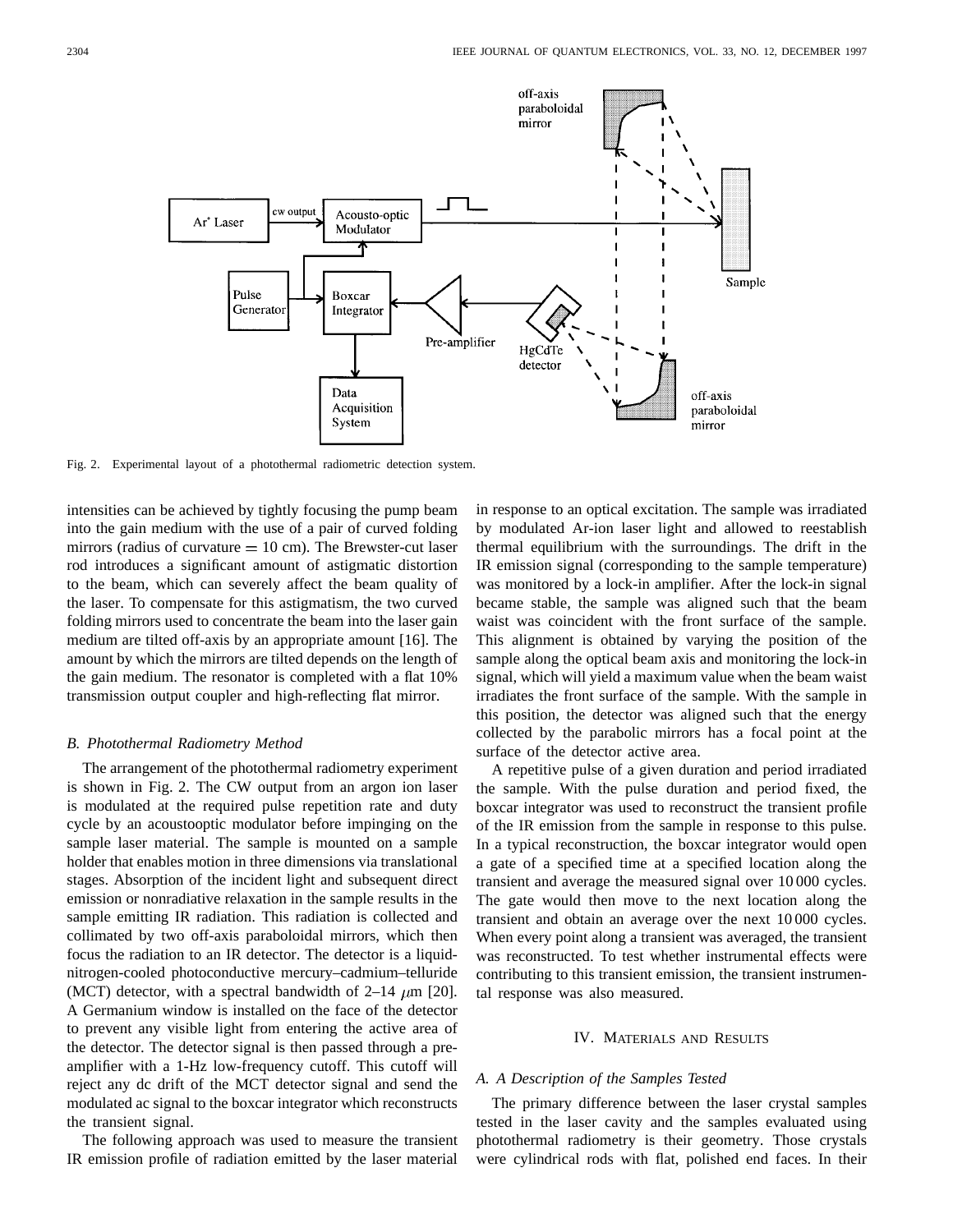

Fig. 3. Output power versus input power for two Brewster-cut laser rods, each having distinct surface and bulk properties.

present geometry, those crystals cannot be used to produce a working laser. The end faces of crystals used in lasers must be cut at Brewster's angle, since reflection losses can form a significant component of the total losses in a laser cavity.

Two Brewster-cut laser rods were evaluated in the cavity, each having different surface and bulk properties in relation to the other. One of the crystals had a high bulk figure-of-merit (FOM) and surfaces treated with the best available surface polish (polishing with  $1-\mu m$  diamond particulates followed by polishing with  $0.25-\mu m$  particulates). The other crystal had a lower bulk FOM and surfaces treated by polishing with  $5-\mu m$ diamond particulates.

#### *B. Laser Cavity Experiments to Determine Slope Efficiency*

We evaluated the performance of the two Brewster-cut laser rods using the astigmatically compensated four-mirror laser resonator described above. For each crystal, the cavity was tuned to obtain lasing action after which the power of the 650–1100-nm Ti:sapphire laser output was measured as a function of 488–514 nm Ar-ion input pump power. Fig. 3 shows the input–output power curve for the two samples mentioned above. The figure shows that the slope efficiency of the crystal with the better quality bulk and the better quality surface is 28.0% and the laser crystal has a threshold lasing power of 2.1 W, whereas the lower quality crystal has a slope efficiency of 12.1% and a threshold lasing power of 2.7 W.

# *C. Radiometry Experiments to Determine Bulk and Surface Heating Losses*

Following the laser cavity experiments which were used to measure the optical output of the crystals, photothermal radiometry was utilized to measure the thermal energy generated in the same two crystals, which contributes to the losses in the laser. For each crystal, both early-time and latetime radiometry experiments were conducted to characterize their surface and bulk properties. The transient early-time IR radiation emission is shown in Fig. 4, monitored in the  $50-100$ - $\mu$ s time range after the pulse is cut off. The figure shows that the  $5-\mu m$  polished surface exhibits a faster decay than the  $0.25$ - $\mu$ m polished surface. Upon fitting these data to the early-time theoretical model given by (1), the value of the surface nonradiative energy generation rate  $Q<sub>s</sub>$  was obtained from the fitting parameters described earlier. For the high bulk FOM crystal with the  $0.25 - \mu m$  polished surface, we obtained a  $Q_s$  value of 0.175  $I_o$  [W/cm<sup>2</sup>], and the low bulk FOM crystal with the 5- $\mu$ m polished surface had a  $Q_s$  of 0.221  $I_o$  [W/cm<sup>2</sup>]. These quantities have been expressed as a function of the input optical intensity  $I_0$  [W/cm<sup>2</sup>].

To evaluate and compare the bulk heating properties of the two crystals, we conducted late-time measurements in the 0–10-ms range after pulse cutoff. Fig. 5 shows the late-time IR radiation emission profiles for the two samples; a faster decay for the lower quality bulk was observed.

Upon fitting these curves to the theoretical late-time expressions for the transient temperature evolution in the crystal given by (5), we obtain from the fitting parameters a value for the bulk nonradiative energy generation rate  $Q<sub>b</sub>$ . For the high bulk FOM crystal with the  $0.25-\mu m$  polished surface, the  $Q_{\rm b}$  value of 0.11  $I_{\rm o}$  [W/cm<sup>3</sup>] was calculated and the low bulk FOM crystal with the 5- $\mu$ m polished surface had a  $Q_{\rm b}$  of 0.17  $I_0$  [W/cm<sup>3</sup>]. These quantities have also been expressed as a function of the input optical intensity  $I_0$  [W/cm<sup>2</sup>].

### *D. Monitoring Surface Polish Improvements*

Upon completing the entire set of measurements described in the two previous sections, the surface quality of the lower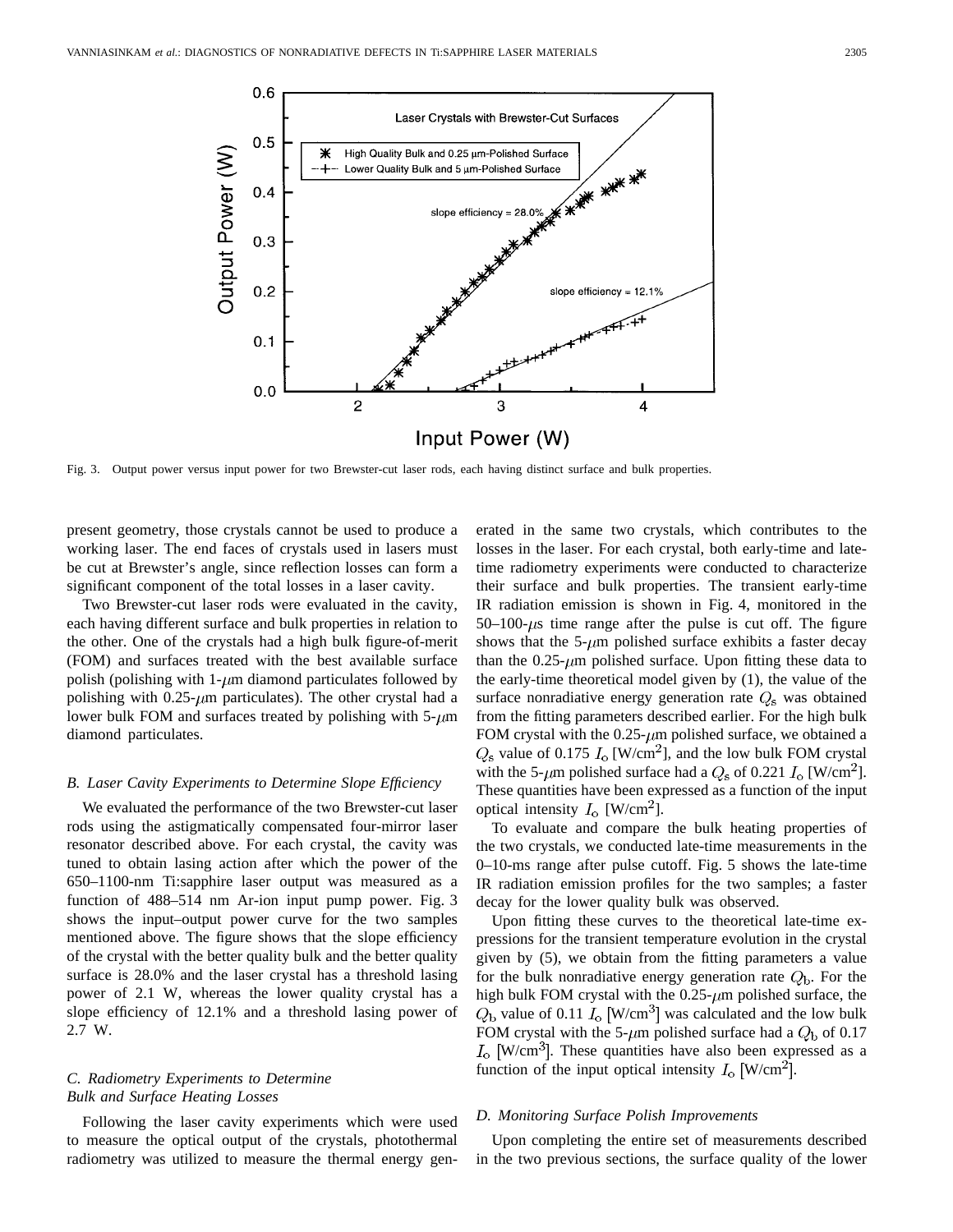

Fig. 4. IR radiation emission (normalized by its value at pulse cutoff) from a high bulk and surface quality laser rod and a low bulk and surface quality laser rod, measured in the early-time  $\mu$ s range where bulk effects are not felt and surface effects dominate. For a description of how each point on the graph is obtained, refer to the Appendix.



Fig. 5. IR radiation emission (normalized by its value at pulse cutoff) from a high bulk and surface quality laser rod and a low bulk and surface quality laser rod, measured in the late-time  $\mu$ s range where surface effects are not felt and bulk effects dominate. For a description of how each point on the graph is obtained, refer to the Appendix.

quality crystal was improved by polishing the crystal with the highest available grade of polish (polishing with  $1-\mu m$ diamond particulates followed by polishing with  $0.25$ - $\mu$ m particulates). The laser cavity experiments were then repeated, as well as the radiometry experiments with the new sample to study the effect of surface improvement in laser materials.

Fig. 6 shows the output power as a function of input power for the crystal with the improved surface in comparison with itself before surface improvement and in comparison with the high-quality crystal. Note that the improvement of the surface has improved the slope efficiency of the laser, but not to the extent that the crystal is as good as the high bulk FOM crystal with the 28% slope efficiency. This was so because the crystal with the 28% slope efficiency had a better quality bulk *and* surface than the other crystal. Improvements in surface quality of the poorer crystal result in an improvement in slope efficiency to 17.5% from 12.1%. After this surface improvement, the differences between the crystal with 28%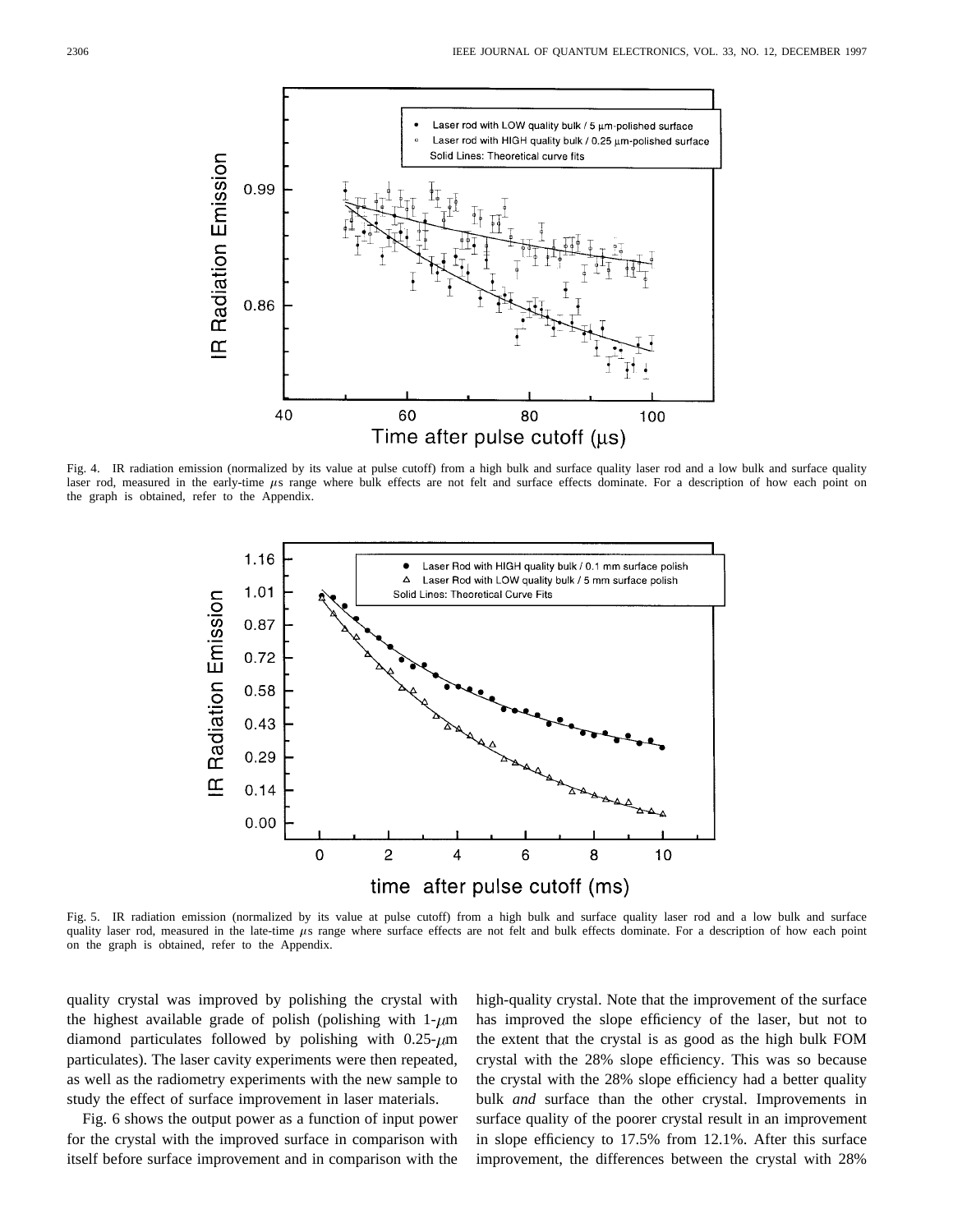

Fig. 6. Output power versus input power for two Brewster-cut laser rods. Data for the lower quality rod is shown before and after surface treatment. IR radiation emission (normalized by its value at pulse cutoff) from a low bulk quality laser rod before and after surface treatment, measured in the early-time s range where bulk effects are not felt and surface effects dominate. For a description of how each point on the graph is obtained, refer to the Appendix.



Fig. 7. IR radiation emission (normalized by its value at pulse cutoff) from a low-bulk-quality laser rod before and after surface treatment, measured in the early-time microsecond range where bulk effects are not felt and surface effects dominate. For a description of how each point on the graph is obtained, refer to the Appendix.

slope efficiency and the surface-improved crystal with 17.5% slope efficiency are due primarily to the differences in bulk quality.

We also conducted photothermal radiometry experiments of the crystal before and after surface polish improvements and compared these results with the laser cavity output data. Fig. 7 shows the radiometric emission profiles for the low bulk FOM crystal before and after surface modification in the  $50-100-\mu s$ time range after the pulse is cut off. Upon curve fitting these results to (1), it was found that the surface energy generation rate  $Q_s$  improved from  $Q_s = 0.22I_o$  before surface treatment

to  $Q_s = 0.18I_o$  after surface treatment. This new value of  $Q_s$ is very close to the value of  $Q_s = 0.175I_0$  for the crystal that was originally polished with the highest quality process. Fig. 8 shows the radiometric emission profiles for the low bulk FOM crystal before and after surface modification in the 0–10-ms range. Since the bulk properties of the crystal do not change during the surface processing, the bulk properties are expected to remain unchanged. By curve fitting to obtain the bulk energy generation rate  $Q_{\rm b}$ , it was found that the  $Q_{\rm b}$  value after surface treatment was almost the same as the value before the surface was modified.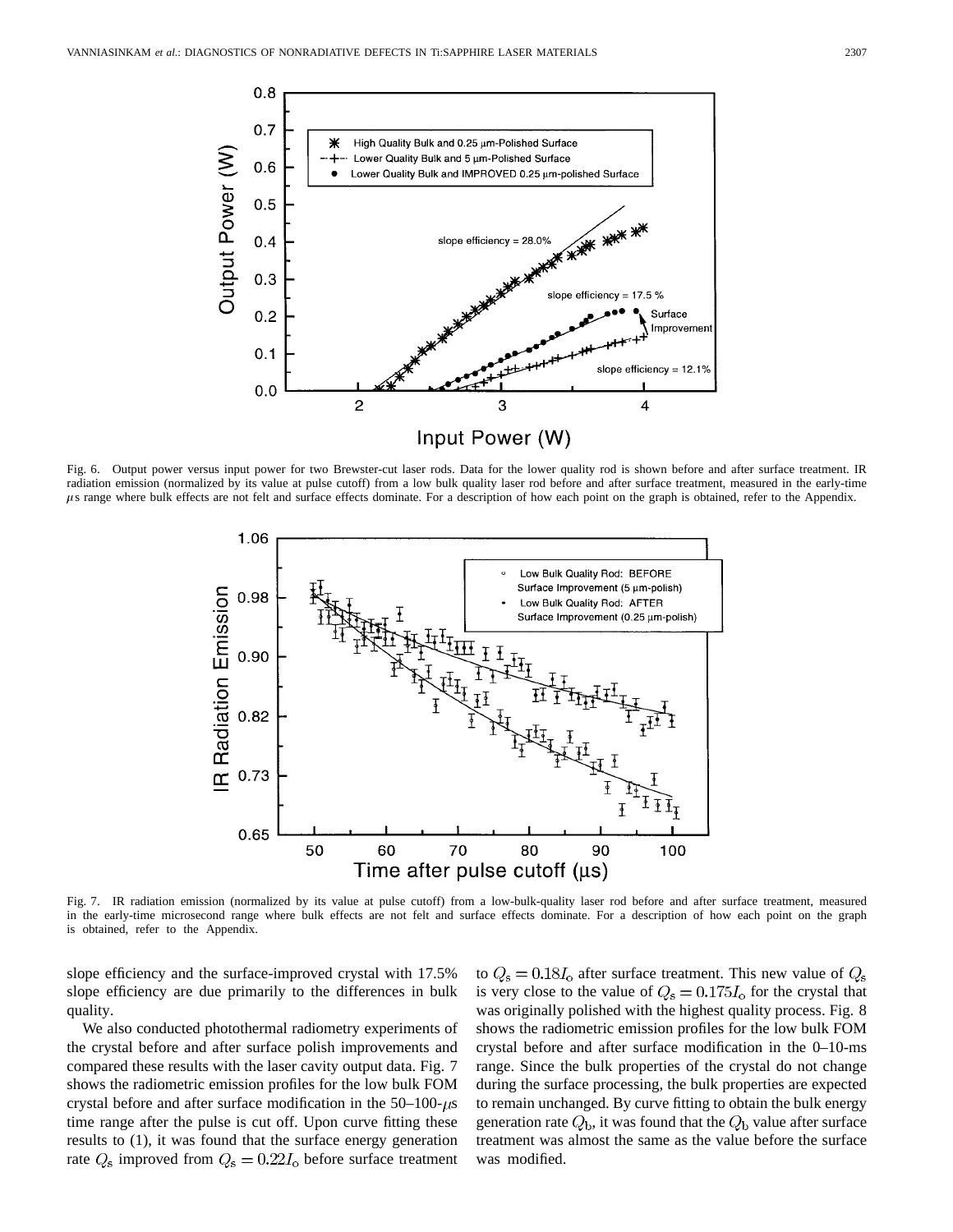

Fig. 8. IR radiation emission from a low-bulk-quality laser rod before and after surface treatment, measured in the late-time microsecond range where surface effects are not felt and bulk effects dominate. For a description of how each point on the graph is obtained, refer to the Appendix.

# V. DISCUSSION

The input–output power characteristics of the two laser crystals shown in Fig. 3 exhibit straight line behavior except at higher powers, where the output power stops increasing linearly with input power. This deviation from linearity is due to the temperature dependence of the radiative and nonradiative lifetimes. At higher powers, the temperature of the crystal increases, promoting more nonradiative activity. As a result, the laser output power increases sublinearly with respect to the input power.

Based on the experimental results described in the previous section, the standard method of laser material characterization (i.e., the slope efficiency from laser cavity output measurements) with our alternative method of characterization via photothermal radiometry can be compared. There are three main reasons for which PTR is a more suitable method of characterization.

- 1) In the standard method, the measured parameter is the slope efficiency, which is an "overall" efficiency parameter affected by the pumping efficiency, the output coupling efficiency, the mode cross-section efficiency, and the material quantum efficiency. By comparison, PTR gives a measure of the net nonradiative energy generated in the crystal, which is a more direct measure of the optical quality of the *material* as opposed to the overall efficiency of a laser resonator.
- 2) Given two crystals A and B, both the laser cavity output method and the PTR method can tell if A is "better" than B or vice versa. However, the laser cavity method cannot tell *why* crystal A is better than crystal B. In particular, the laser cavity method cannot tell if crystal A is better than B because it has a better quality surface, a better quality bulk, or both. Conversely, PTR can evaluate the

bulk and surface quality independently of each other from a single sample, and with a single experimental setup.

3) From the standpoint of laser material quality control, PTR is a much more practical technique to use than the laser cavity approach. Having implemented both experimental systems in our laboratory, we observed the fact that the laser cavity is far more difficult to align and also far more sensitive to misalignment. It was noted that there are about 10 different alignment knobs in the laser cavity to which the laser output is very sensitive. By comparison, the PTR technique is only highly sensitive to one such alignment. Another practical issue relates to sample size. Using the laser cavity method, it is not very accurate to compare two samples of different sizes because the cavity parameters usually change. Conversely, the radiometry technique can be applied to samples of different sizes and to their bulk and surface quality, independently of their size.

Although the PTR technique has been demonstrated here for Ti:sapphire samples, it can be applied to a wide variety of solid-state laser materials given that three parameters can be measured: the absorption spectra, the fluorescence emission spectra, and the fluorescence lifetime. For a given laser material, it is important to know the absorption spectrum in the range of wavelengths associated with the optical pumping of the material. This data will allow the experimenter to select a pump laser wavelength appropriate for exciting the metastable state of the laser crystal in a PTR experiment. The fluorescence emission range is also a key issue in such an experiment. If the fluorescence emission spectrum overlaps the spectral range of the IR detector, the measured signal will then be due to a combination of radiative emission and lattice-temperature-related thermal (IR) emission, thus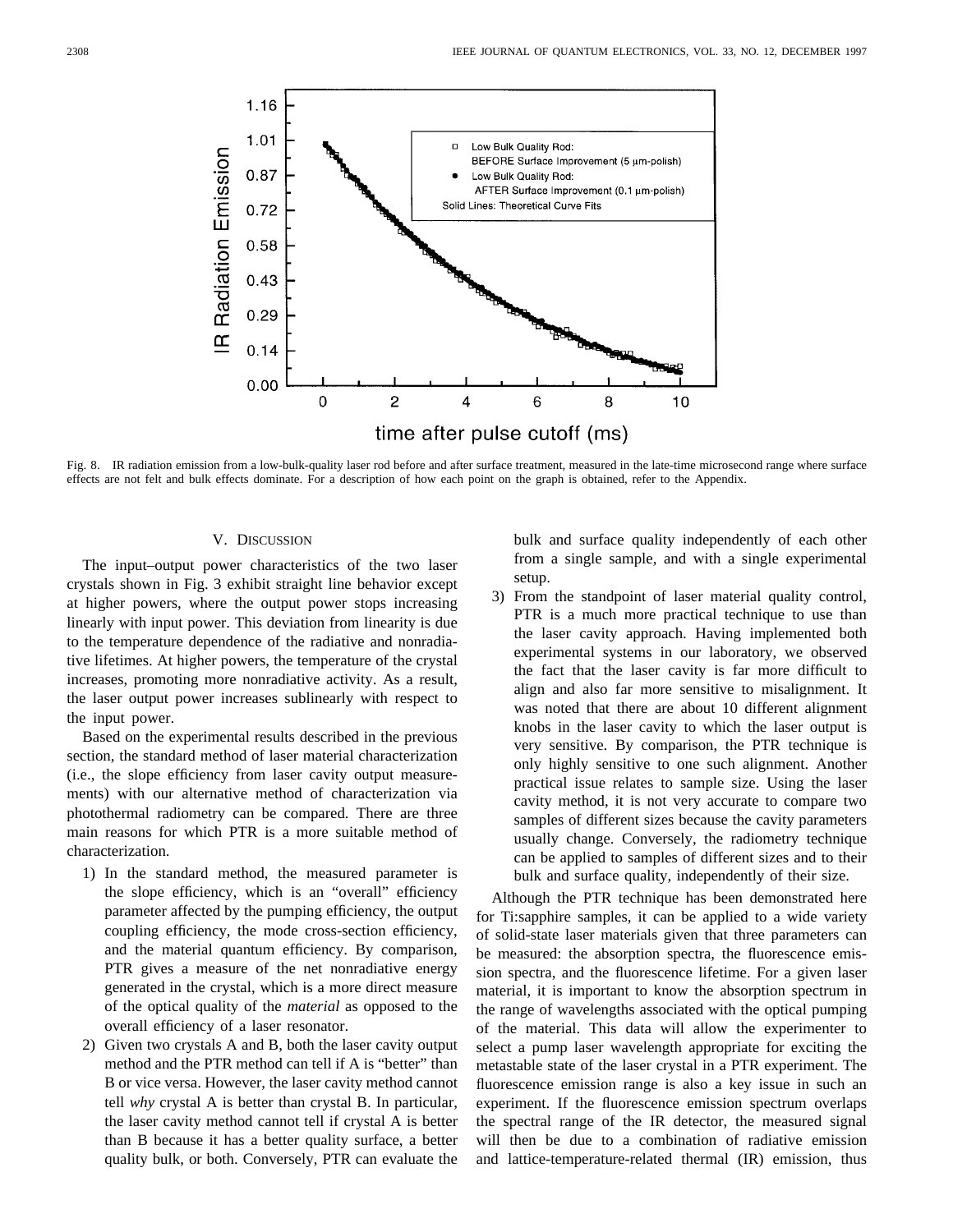complicating the analysis of the data obtained. This problem is most likely for materials exhibiting fluorescence in the near infrared range. It is advisable to work with a detector that has a low-wavelength cutoff of about 10  $\mu$ m. The fluorescence lifetime of the material is an important parameter since it allows the determination of the lifetime of the laser transition, assuming that the quantum efficiency is also known. However, in terms of the PTR technique, it is the magnitude of the nonradiative lifetime that affects the timescales over which the measurements are performed. If the nonradiative processes are very fast compared to the detection timescales, the time it takes for the thermal energy released within the crystal to diffuse to the surface becomes the primary determining factor of the timescale involved in PTR detection.

Two further issues will affect how the PTR experiments are performed on a particular laser material. One is whether or not the material is inhomogeneously broadened. If the active ions in the material are distributed among sites which are subjected to varying degrees of pertubation from the surrounding crystal, the quantum efficiency of the ion will be dependent on the particular site it occupies. If a narrow-band laser is used in the PTR experiment on an inhomogeneously broadened material, some sites will be preferentially excited over others. In such cases, different excitation wavelengths will give rise to different combinations of excited sites and consequently to different measured values of  $\eta_{\rm NR}$ . Another effect to consider is excited state re-absorption from the upper laser level to higher states. Although not present in Ti:sapphire, these effects are present in materials such as heavily doped ruby. Such effects limit the useful power emitted by the laser. To avoid having to include such effects in this analysis, it is important to ensure that optical intensities used in the photothermal experiments do not approach the nonlinear limit. This effect has been shown to be nonlinear in the incident light intensity, since it depends on the population of the upper laser level. One way of ensuring that such effects are not significant is to vary the input power and see if the resulting photothermal signal is linear with input power.

## VI. CONCLUSION

It has been shown that the PTR technique has the capability of yielding the bulk nonradiative energy generation rate and the surface nonradiative energy generation rate with a single experimental configuration. Because of its remote, noncontact nature, the PTR technique is also capable of monitoring the quality of a laser crystal *in situ*, under the exact conditions in which the laser material is intended to operate. The pump source used in the PTR experiment can be the very source which pumps the material when it operates as a solid-state laser.

It has also been shown that the standard laser cavity method of laser crystal quality evaluation cannot give a measure of the losses due to the laser material *only*. Since the slope efficiency is dependent on the cavity arrangement, this technique is limited in that one cannot compare two laser crystals of different sizes. Furthermore, this technique cannot give insights into the relative contributions of the surface and

the bulk. PTR can give the crystal grower useful information about both the sources of nonradiative energy conversion and their relative contributions to the overall losses in a crystal.

#### **APPENDIX**

## PTR DATA ACOUISITION

In the photothermal radiometric experiments, each data point on a given transient IR emission profile was obtained as follows. At a given time after pulse cutoff, each point on the graph represents the average value of the signal measured by the open gate over 10 000 cycles. The data acquisition program was written in such a manner that after a specified number of samples were obtained at one particular location in time, the averaging process would be repeated if the signal-to-noise ratio (SNR) did not exceed a specified amount. In this case, the SNR we specified was 100. Therefore each point on the transient profile has been obtained with a SNR of at least 100.

#### **REFERENCES**

- [1] W. Koechner, *Solid State Laser Engineering,* 3rd ed. New York: Springer-Verlag, 1992.
- [2] C. E. Byvik and A. Buoncristiani, "Analysis of vibronic transitions in titanium doped sapphire using the temperature of the flourescence spectra," *IEEE J. Quantum Electron.,* vol. QE-21, pp. 1619–1623, 1985.
- [3] A. J. Ramponi and J. A. Caird, "Fluorescence quantum efficiency and optical heating efficiency in laser crystals and glasses by laser calorimetry," *J. Appl. Phys.,* vol. 63, no. 11, pp. 5476–5484, 1988.
- [4] Y. Li, I. Duncan, and T. Morrow, "Absolute fluorescence quantum efficiency of titanium-doped sapphire at ambient temperature," *J. Lumin.,* vol. 52, pp. 275–276, 1992.
- [5] R. S. Quimby and W. M. Yen, "Photoacoustics measurement of absolute quantum efficiencies in solids," *Opt. Lett.,* vol. 3, no. 5, pp. 181–183, 1978.
- [6]  $\qquad \qquad$ , "Photoacoustic measurement of the ruby quantum efficiency," *J. Appl. Phys.,* vol. 51, no. 3, pp. 1780–1782, 1980.
- [7] M. L. Shand, "Quantum efficiency of alexandrite," *J. Appl. Phys.,* vol. 54, no. 5, pp. 2602–2604, 1983.
- [8] J. Vanniasinkam, A. Mandelis, S. Buddhudu, and M. Kokta, "Photopyroelectric deconvolution of bulk and surface optical absorption and nonradiative energy conversion efficiency spectra in Ti:sapphire crystals," *J. Appl. Phys.,* vol. 75, pp. 8090–8097, 1994.
- [9] A. Mandelis, J. Vanniasinkam, S. Buddhudu, A. Othonos, and M. Kokta, "Absolute nonradiative energy-conversion-efficiency spectra in Ti:sapphire crystals measured by noncontact quadrature photopyroelectric spectroscopy," *Phys. Rev. B,* vol. 48, pp. 6808–6821, 1993.
- [10] R. D. Tom, E. P. O'Hara, and D. Benin, "A generalized model of photothermal radiometry," *J. Appl. Phys.,* vol. 53, no. 8, pp. 5392–5400, 1982.
- [11] R. Santos and L. C. M. Miranda, "Theory of the photothermal radiometry with solids," *J. Appl. Phys.,* vol. 52, no. 6, pp. 4194–4198, 1981.
- [12] P. E. Nordal and S. O. Kanstad, "New developments in photothermal radiometry," *Infrared Phys.,* vol. 25, no. 1, pp. 295–304, 1985.
- [13] A. Mandelis, M. Munidasa, and A. Othonos, "Single-ended photothermal radiometric measurement of quantum efficiency and metastable lifetime in solid-state laser materials: The case of ruby," *IEEE J. Quantum Electron.,* vol. 29, pp. 1498–1504, 1993.
- [14] A. Mandelis, Z. H. Chen, and R. Bleiss, "Quantum efficiency and metastable lifetime measurements in solid-state laser materials via lockin rate-window photothermal radiometry: Technique and application to ruby (Cr:Al2O3)," *Opt. Eng.,* vol. 32, pp. 2046–2053, 1993.
- [15] O. Svelto, *Principles of Lasers.* New York: Plenum, 1989.
- [16] J. F. Pinto, L. Esterowitz, G. H. Rosenblatt, M. Kokta, and D. Peressini, "Improved Ti:sapphire laser performance with new high figure of merit crystals," *IEEE J. Quantum Electron.,* vol. 30, pp. 2612–2616, 1994.
- [17] J. Vanniasinkam, A. Mandelis, M. Munidasa, and M. Kokta, "Deconvolution of surface and direct metastable-state blackbody emission in Ti:sapphire laser materials using boxcar time-domain photothermal radiometry," *J. Opt. Soc. Amer.,* to be published.